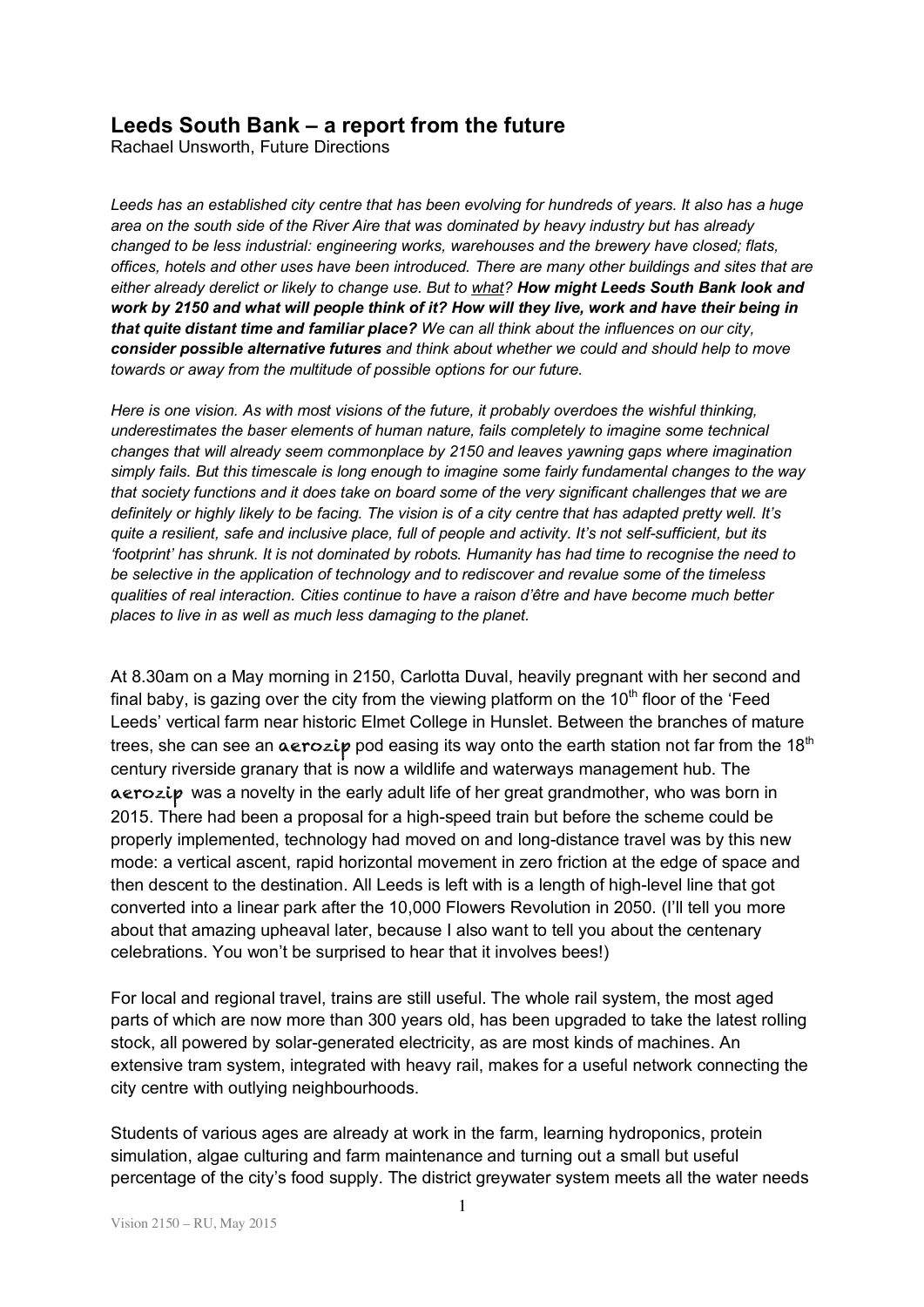of the farm so Carlotta's filtered morning shower water is making its way to the vegetable roots. Carlotta herself has just dropped off her toddler at the College Nursery and is about to begin her flexi-shift mentoring the students and helping them shape up their learning plans for the next 5 years. They are all part-timers who fit learning into their schedules around various other streams of work. 'Pay' is in the form of spendable points into their Globank accounts.

Globanking was devised in the middle of the last century when yet another financial crash paralysed traditional banks. All the supposedly sophisticated trading mechanisms were abolished and globanking is simply an electronic means of transferring and safeguarding spending power. It's more like an e-piggy bank. There are no coins any more, nor is there currency trading because there are no national currencies. Local spending is encouraged because all transactors, being geo-coded, can choose to trade with someone within their city region. A local transaction uses up fewer carbon credits, so is obviously preferred.

To raise funds for investments, there are even smarter versions of crowdsourcing.

Many new structures have been added to the city since the early 21<sup>st</sup> century, but far fewer buildings have been swept away since then than you might think. Structures put up since 2020 had to be future-proofed and the standards for this were cranked up so that by 2050, no

building could be completely demolished; renovation and adaptation became the norm. However, there are very few buildings surviving from Carlotta's great great grandmother's era at the turn of the second millennium. They proved too expensive to run and insufficiently adaptable, so they have all been dismantled and the components have been re-used or recycled. There are no extremely tall buildings because they belonged to the era of private land ownership, when maximising returns from each square metre of what used to be called 'real estate' was the driving force, rather than how people prefer to live and work. As men are much less dominant now, the whole masculine symbolism of 'San Gimignano' oneupmanship has faded as an urban design impulse: there are some decorative spires but no towers. There is a great mix of places to live, including houses of red brick and flaxcrete render – pretty, quirky buildings all designed by different architects, they have features in common but all look similar in terms of their height and proportions. Just beyond South Bank in Beeston, there are still hundreds of back-to-back houses. All have super-quick broadband, real time info screens, a communal CHP boiler and clever insulation – a special film over the traditional brick. One of Carlotta's great grandfathers lived in one of these houses.

And where have all the cars gone? Since recognising in about 2020 that cheap oil was a thing of the past and that carbon taxes could minimise the use of the remaining fossil fuels, lives were surprisingly rapidly reorganised so that travel for work, education, shopping and leisure was minimised. This used to be the badly-named 'rush hour', but now many more

Steady streams of students of all ages are walking, cycling (on Zìxíngchē bikes) under the statuesque acacia trees of 'Hunslet Stray' towards the College. Commuters are moving along that route, along other paths and by tram to places of work dotted around amongst the new and converted buildings that cluster in the whole of the area between the River Aire and the motorway.

自行车

Zìxíngchē: A Chinese bicycle made from a light carbon fibre.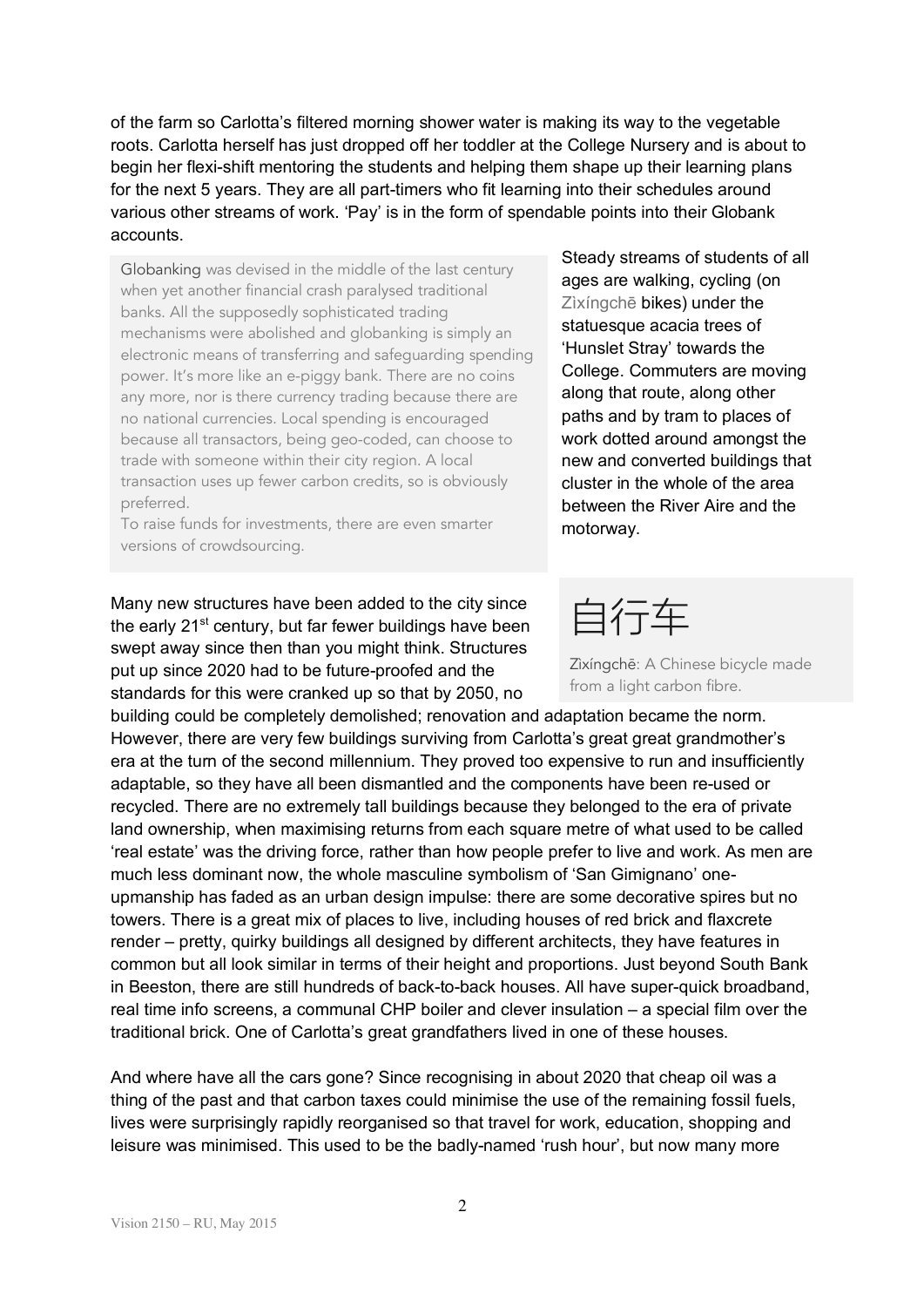people work part-time or flexi-time, work from home or commute by bike, on foot or by electric vehicles. All this means that there is no congestion and very little noise or pollution. When traffic was re-routed in 2025 so that the 'loop' no longer passed through the South Bank, it opened up many opportunities for redevelopment as well as vastly improving quality of life in the area. Whereas ease of access by car used to be a major selling point for any business building, the much more tranquil feel of the city centre helped to stave off relocations to business parks and indeed, many firms moved back into the city centre.

Carlotta finds it odd when she hears the old people reminiscing about how some folk who used to live in villages up in the Dales but had jobs in Leeds had to spend hours going to and fro by car. Places in Elmet are much more self-contained than they used to be.

Nobody has more than two children. If anyone suffers the misfortune of losing a child or not being able to give birth, they can quite straightforwardly adopt a child from amongst the many climate refugees.

Students will later walk over to the local school. Many of them have been there since they were 3 years old and it has had to be extended three times since it opened in 2016 because so many families live in the expanded city centre. Carlotta's friend Ngosi lives right next to the

school, so her two children can easily slip next door. Ngosi will pick up a Véleeds zixingche from the nearby stand to pedal to her job in the West End, where she's employed in a small firm that designs building components from 100% recycled materials. (Her own great grandfather oversaw the dismantling of the one-time tallest building in Leeds, Bridgwater Place, back in the mid-21 $<sup>st</sup>$  century.) It's an example of the vastly expanded environmental</sup> goods and services sector that helped to lift Leeds and the whole Elmet region out of the doldrums. Along with various kinds of bio-technology, it's taken over from banking and finance. Her civil partner, Imtiaz, works from home, designing the latest generation of 4D printers which are prototyped here in Hunslet, one of the original cradles of engineering entrepreneurship more than 250 years ago. The designs will be exported all over the Yorscandia economic zone and probably all over the world. There are still global connections, but much more of daily life happens within a short range of home. There is now a broadly shared sense that quality of life is more important than the high growth rates that came from working long hours and buying yet more gizmos to save time.

The cluster of buildings in Holbeck became one of the first exemplary 'green' developments, built to the highest environmental standards. This is just one part of a much greener scene than Carlotta's great great grandmother tells of in her memoirs about the city in her prime in the early 21<sup>st</sup> century, when development proposals rarely met sustainability criteria and hardly ever included green open space. Eventually, by the middle of the  $21<sup>st</sup>$  century, a city centre park was completed just south of the river. It has specialised in introducing new species and special cultivars of traditional ones that are resistant to the various diseases that spread as the climate changed. Every tree in the park is adopted by people in one of the outlying communities of the city and they take an active part in tending them.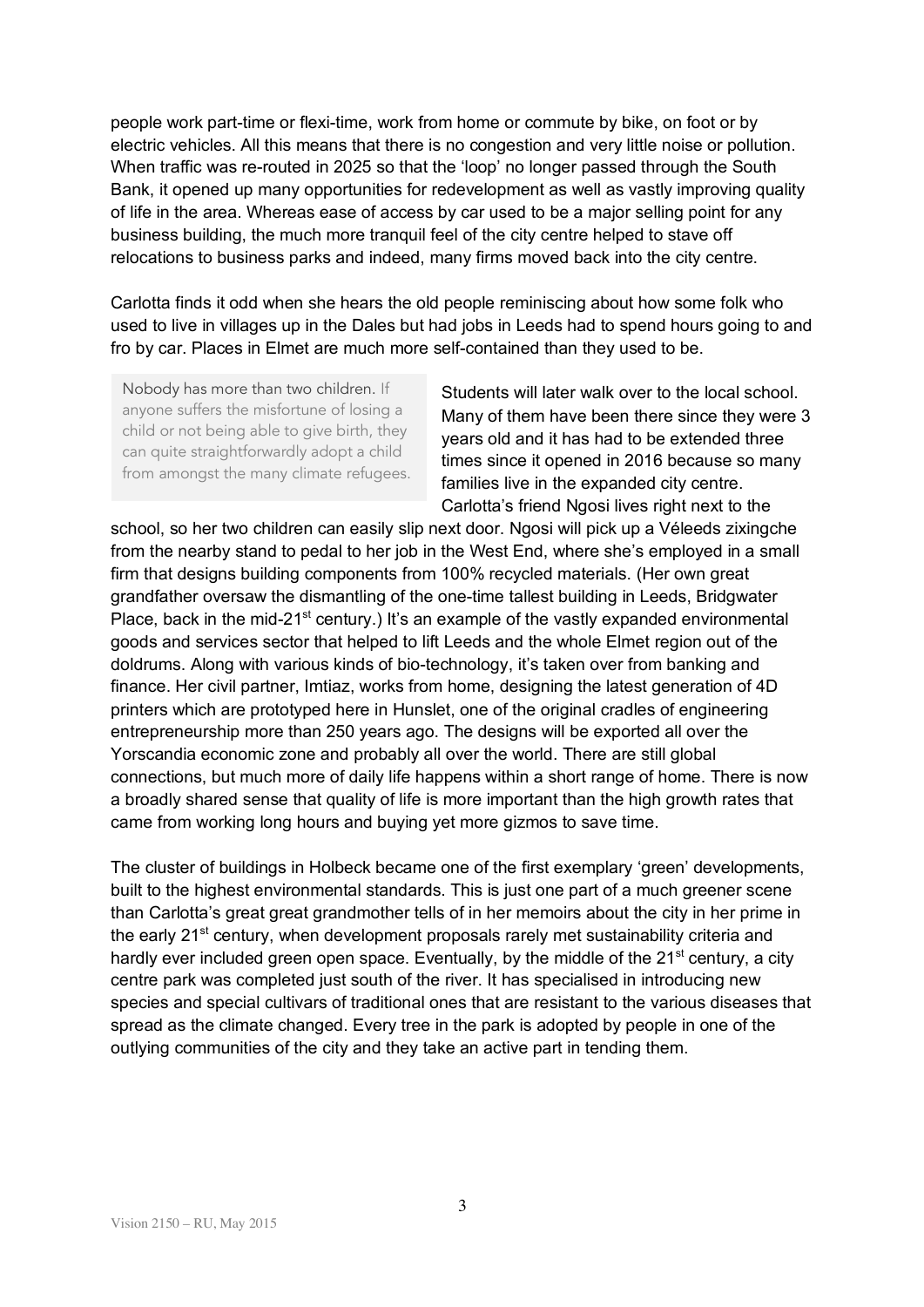## The memoirs of Cherry Duval were

published in 2115, the year she turned 100. Her life had spanned an era of great changes but also some quite surprising continuity and even some turning of full circles.

was instrumental in changing the system of land ownership when she was elected to Parliament as the MP for Leeds Central. She had grown up in the suburbs because her parents had not been able to find a house in the city centre at the time when she was about to be born. She herself, though, was able to live in the city centre because by 2033 the South Bank was a mature neighbourhood with a range of housing, many business premises and all the amenities that people needed for family life, including plenty of green space. Cherry was a surveyor, like her mother, and

The Clock, based on the original built in the USA in the early 21<sup>st</sup> century, is designed to run for ten millennia. It ticks once a year, the century hand advances once every 100 years (so it was quite a special moment when 2100 arrived), and the cuckoo comes out on the millennium.

The Clock is powered by mechanical energy harvested from sunlight as well as by visitors.

A linked phenomenon is the 10,000-year library in the Brotherton building at the university. It is a place for contemplative research and small, immersive conferences on topics of centenary and millennial scope. In the timeless reading room there is a collection in which every volume on any subject is superb. The best of human knowledge has been gathered and made available.

Brand, S. (1999) *The Clock of the Long Now*

As well as many more trees than there used to be, there are miles of green paths and many rooftops covered in sedum or turned into gardens – all helping to reduce heat on a summer's day like this. Improving the 'green infrastructure' created quite a few jobs, and there are many more gardeners tending the city centre nowadays. Greenery also takes up carbon dioxide and helps to reduce run-off during the heavy storms that are common. The flood defences of 2020 did do some good but flood risk wasn't significantly reduced until the upper slopes of the river catchments were extensively changed to allow woodland to be reestablished. Now that upper Airedale (along with many moortops in the Pennines) are covered in birch trees and other native species, run-off is much slower. Too bad that grouse died out when the land was no longer managed to maximise their numbers for a global elite to shoot every August. [The Glorious Twelfth is now a celebration of sea bathing in the Bay of York]. People living and working on the South Bank feel safer and property is no longer threatened by flooding.

Not that property prices are of much interest these days because land is now held in trust by a mosaic of co-operatives. A law in the late 2080s made private land ownership a thing of the past and residential property prices are pegged to people's ability to pay. Most citizens rent their flat, town house or 'flexi-Airepod', invented in 2025 by a Leeds architecture graduate to respond to the need for households to expand and contract without moving house. Carlotta's parents, now in their 60s, live in one of them. When friends or relatives come to stay, they can rent an adjacent pod instead of having a guest room lying empty most of the time. Neighbours who live in a town house often have 'sofa surfers' staying with them.

Visitors and city centre residents enjoy the

range of museums and cultural events that have been opening at a steady pace over these last few years. Temple Works is one of several sites of the West Yorkshire museum of textiles, clothing and fashion. The European version of The Clock of the Long Now in the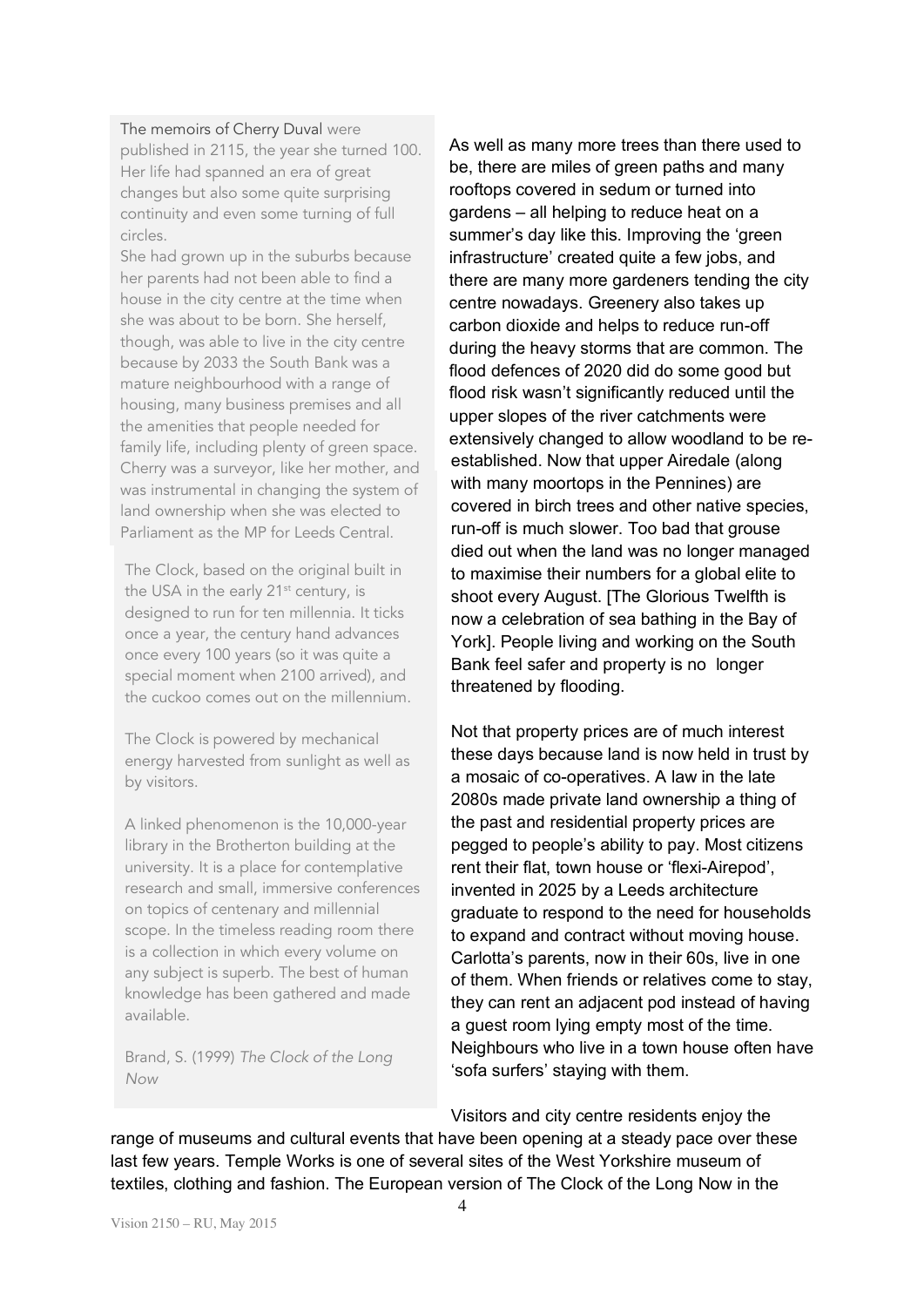

Himalayan Iris pollen – Kew Millennium Seedbank

Town Hall brings many visitors, especially those who are taking a year out of their career to go on the Round Britain Zixingche Tour. The Tetley is now a gallery specialising in late  $21<sup>st</sup>$  century Thousand Flowers art, for which Leeds has become a specialist centre. It's a mix of calligraphy and greatly magnified 3D models of pollen, illuminated and animated in various ways. There are many small galleries and studios creating and selling these works for public and private display across Yorscandia.

A mid-21<sup>st</sup> century church, built for climate refugees from central Africa, is now a museum of religion. Armley Gaol has become a Museum of Freedom and The Thackray Medical Museum

has continued to tell the story of disease and healthcare, including the way that cancer became much less prevalent after China banned the use of a wide range of chemicals and enforced the ban across their whole jurisdiction. This spawned efforts to find, manufacture and market substitutes for all the cleaning fluids, preservatives, paints, varnishes and other preparations that gave off noxious fumes. All food is grown only with natural fertilisers and pest control.

Back to Carlotta. She comes down from the vertical farm and drops in on her mother, Maryam, who is of course carrying on with part-time work. She has devoted increasing amounts of her time over the last decade to 'downloading' accumulated experience by helping younger people to learn the timeless skills required for success in the work place and in civil society. Maryam, who has been an extra-mural professor for many years, is still engaged in research on the ever-changing city. The university (which became one, much smaller, institution back in the mid-21<sup>st</sup> century) has become much more closely linked into city life and the economy, particularly via the now well-established Innovation Zone. She also volunteers as a guide at the 10,000-year library in the Town Hall.

Carlotta's partner Victor has a number of meetings this morning. The first is in the 'virtual' city hall at 9:30 in which anyone who wants to comment on the latest proposals for new earth stations can join in a 3D webinar. Then he'll meet up with a student doing a research project on the history of local procurement of food for city centre restaurants. Carrying out the literature review has surprised this student no end. He can hardly believe what long supply lines there used to be even for ingredients that could easily be sourced more locally. He can't imagine having to import bananas. (The main source now is Lancashire, because I know you'll ask.)

After lunch in one of the independent cafés in City Square, he'll meet with a firm of surveyors who have sponsored another survey of the green buildings of Leeds. Next month, Leeds is hosting the largest Yorscandia conference on green building, having gained a reputation in this field and put in place excellent conference facilities. It is still remarked upon that even in this era of remote connections, there remains a demand for face-to-face gatherings, especially for parties.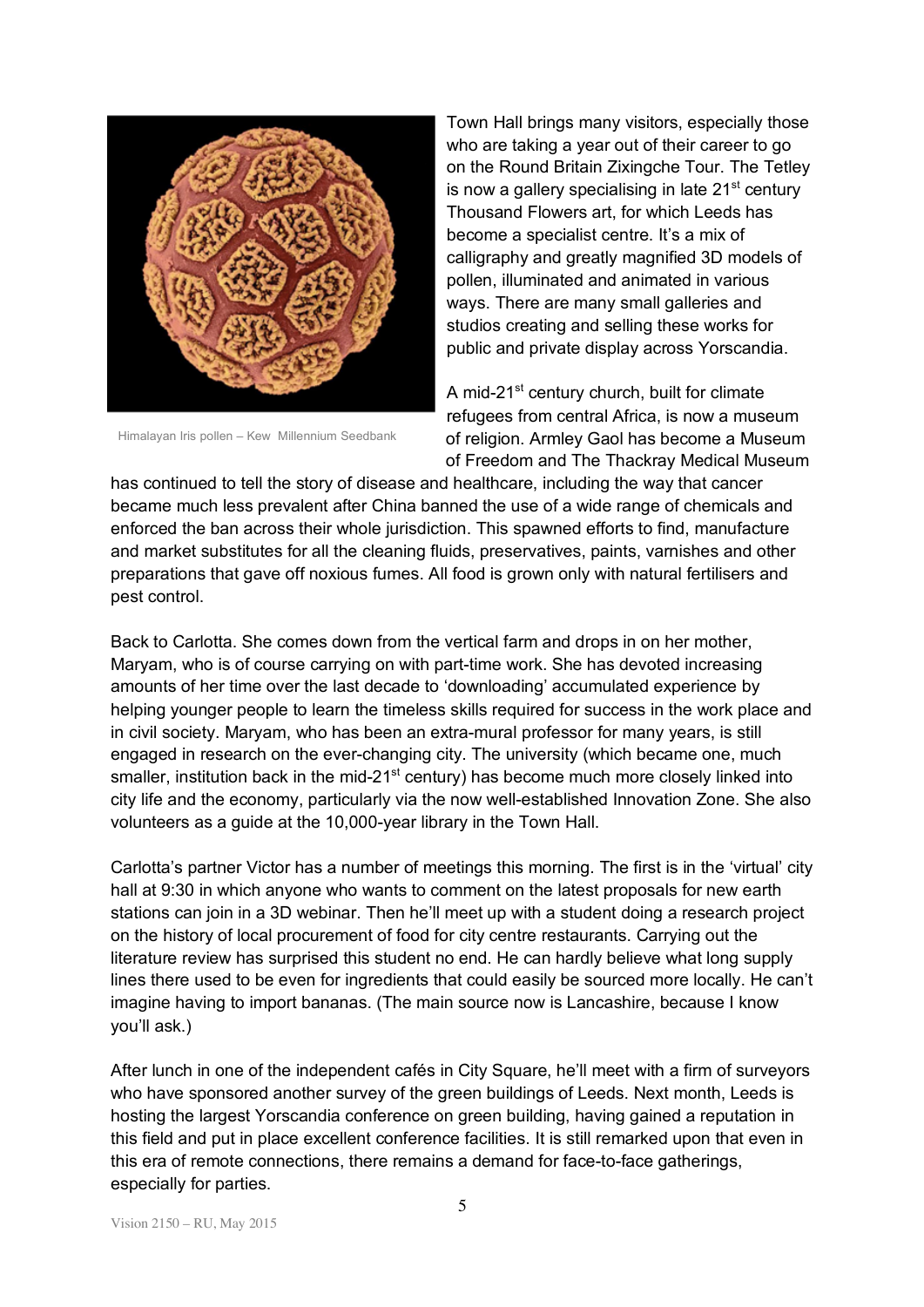In the evening Carlotta and Victor take the toddler to her grandparents to stay the night and go to meet friends at a waterfront café. As usual they see an otter, this one with cubs. They feed on a rich diet of golden pike and other exotic and a few native fish species. Though Carlotta's family does eat some animal protein, they are typical in having a mainly vegan diet (or 'vegect', as it's now called, because it also includes insect-derived protein). Meat and dairy products became very expensive more than a century ago because of the environmental implications of rearing animals. Everyone has to part with personal carbon credits as well as globank points for every purchase, so they tend to avoid these costly items and demand has shrunk. The south Indian chef and his partner, whose family came from Hull when that city finally became part of the Bay of York, serve stunningly tasty and wellpresented food, some of it, such as the coriander, spinach and chillies, grown in the vertical farm. These chefs, like many other local restaurant operators, studied at the local college of Food Science and Art and they return there to teach others.

After a concert in the park, powered by electricity from the local Combined Heat and Power system, they mix with people of all ages, some of whom are campaigning for the local elections. [There are no national ones; Britain is a mosaic of autonomous regions]. Others are enjoying various games and dancing in Briggate. Dǒudòng de bug (a Chinese version of jitter bug) is the latest craze. They may well move on later to one of the five-a-side football pitches dotted around the city centre. Rushing around kicking a ball is still, oddly, an appealing pastime.

There will be a major event at midsummer: the Thousand Flowers Festival to commemorate the centenary of the event of that name. In case you don't know, I have to explain that the Chinese had tired of trying to negotiate with the old democracies and various rogue/failing states over sustainability. Having recognised the mortal danger that humanity was in, with



fearsome climate change taking hold, water stress across many regions, species extinction and ecosystem collapse, they devised a way to bring about a bloodless revolution by taking control of the vast majority of electronic communications across the world and shifting decision-making towards sustainable options, instituting a more or less completely circular economy and influencing behaviour in all spheres of life towards lower consumption of primary resources. This was backed up with a programme of re-planting and re-wilding,

plus the introduction of new strains of plants developed by an international team of botanical engineers (led by a descendant of the famous 21<sup>st</sup> century botanist, Meriel O'Conor) to provide food, pollution processing, ground stabilisation, natural fibres, honey and beauty. Every city was incentivised to plant 1000 flowers in each neighbourhood and a legion of Chinese beekeepers travelled the world to teach apiculture. So a massive cultural change was brought about towards active and positive engagement with life support systems that had been largely ignored or poorly understood and widely abused. The festival this year will include a renewal of many of the fields and forest gardens initiated in 2050, with a whole month of planting and associated merrymaking. New beehives will be built and positioned in the flax fields and orchards that surround the city. A special feature will be an enactment of